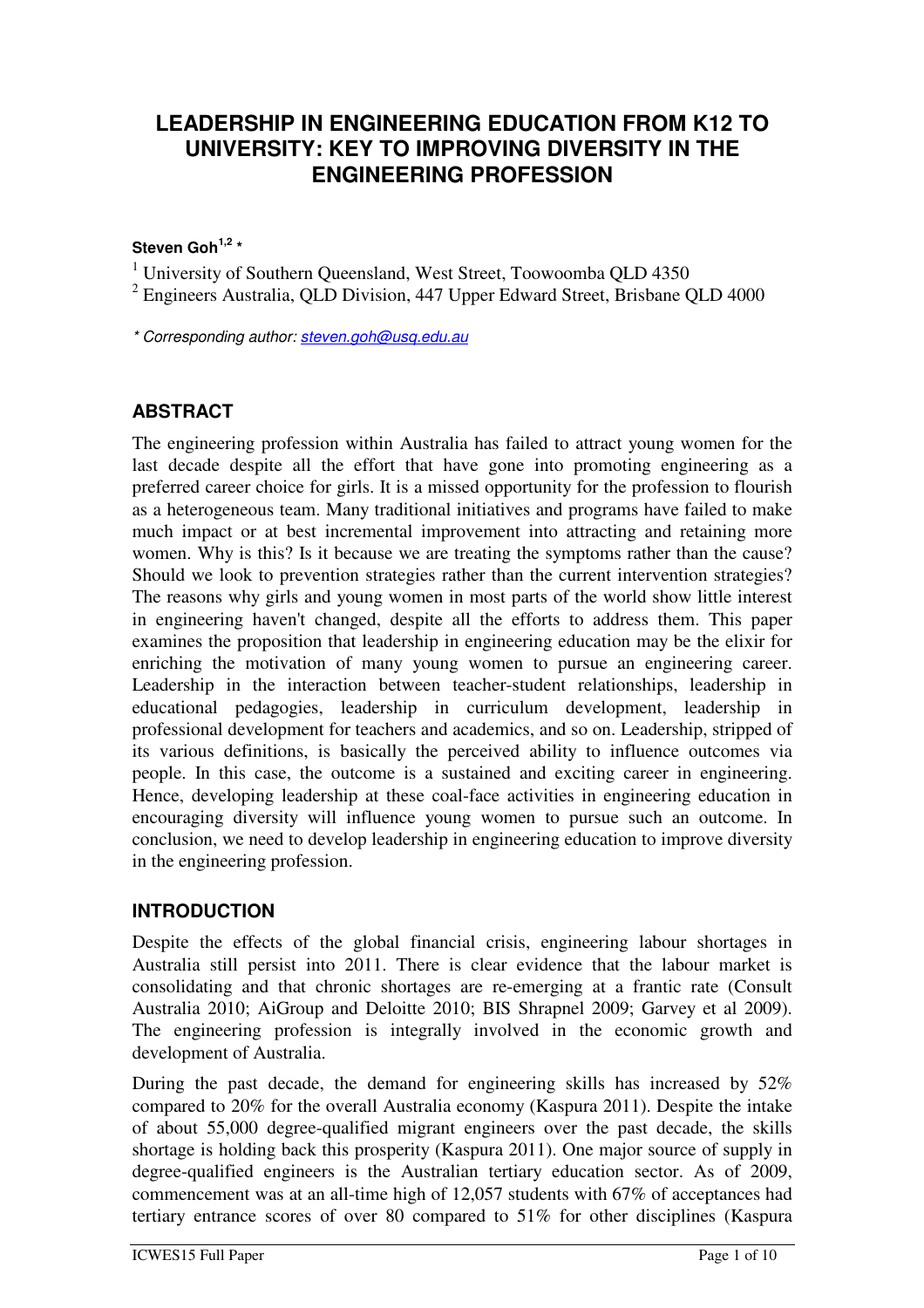2011). However, this only translates to 5608 completions of bachelor degrees in 2009. The national retention rate started at 2003 is about 65% (King & Godfrey 2011). The male bias in student cohort is still evidenced. More girls are completing year 12 than boys (Kaspura 2011). In 2009, 10262 men had scores of 90 or higher with 24.3% accepted places in engineering degrees. In contrast, there were 13,515 women with tertiary entrance score of 90 or higher but only 4% accepted places in engineering degrees (Kaspura 2011). This gender imbalance cannot continue if we are serious about addressing the engineering skill shortage. Systematic intervention into the education system and graduate supply is required to support Australia's economic growth and development.

In the USA, President Obama have initiated the "Educate to Innovate" campaign to stimulate and strengthen its economy, and acknowledges that a strong and secure workforce includes sufficiently large numbers of engineers who innovate and create. Obama said that American school students needs to be inspired to pursue mathematics and sciences, and to be recognised globally as ranked  $1<sup>st</sup>$  within the decade. He said that it is unacceptable that American 15 year old students are ranked  $21<sup>st</sup>$  in science and  $25<sup>th</sup>$ in mathematics. Obama goes further by introducing funding policy called "Race to the top" that will fund states for innovative science and mathematics programs in schools, and to recruit and retain outstanding teachers. Australia is on the other hand somewhat pre-occupied with the "Education Revolution" that includes ultra-expensive school halls, school computers and a consolidation of state curriculums into a national curriculum.

Recent Australian government decision to close the Australian Learning and Teaching Council (ALTC) is a set-back on the efforts on developing learning of the nation's future generations and play a part in addressing our chronic skill shortages. However, targeted work undertaken by the Australian National Engineering Taskforce (ANET) looks to rebuild overall engineering capability is a step forward. In the short term, the future does not look bright in addressing the chronic engineering skill shortages. Despite this, the profession needs to persist and persevere with our effort in attracting and retaining more women, an under-represented cohort, in the engineering profession. This paper argues for a collaborative approach by educators from K12 (kindergarten to year 12) to Universities to tackle this challenge.

## **MATHEMATICS AND SCIENCES EDUCATION**

Australia is performing slightly better than the USA according to the latest PISA assessment on middle secondary student performance in reading, mathematics and sciences (OECD 2010). However, Australia was again outperformed by all of the Asian countries as well as England and the United States at the year 4 primary level in the 2007 TIMSS assessment (ACER 2009), a similar position to that obtained in 2003. This is despite Australian students' average scores in Year 4 mathematics have increased significantly by 17 points since 2003. Similarly, for Year 8 mathematics, the result for Australia is similar to 2003 but achievement scores have decreased since the first administration of TIMSS in 1995. Increases in scores achieved by students from England, the United States and Lithuania, in combination with a decrease in Australia's score, resulted in those countries significantly outperforming Australia in 2007. Overall, Australian students performed poorly in the areas of geometry and algebra. A similar trend is visible for the respective cohorts in the science assessments.

Interestingly from the 2007 TIMSS assessment, both internationally and within Australia, Year 4 students tended to have a more favourable opinion of mathematics and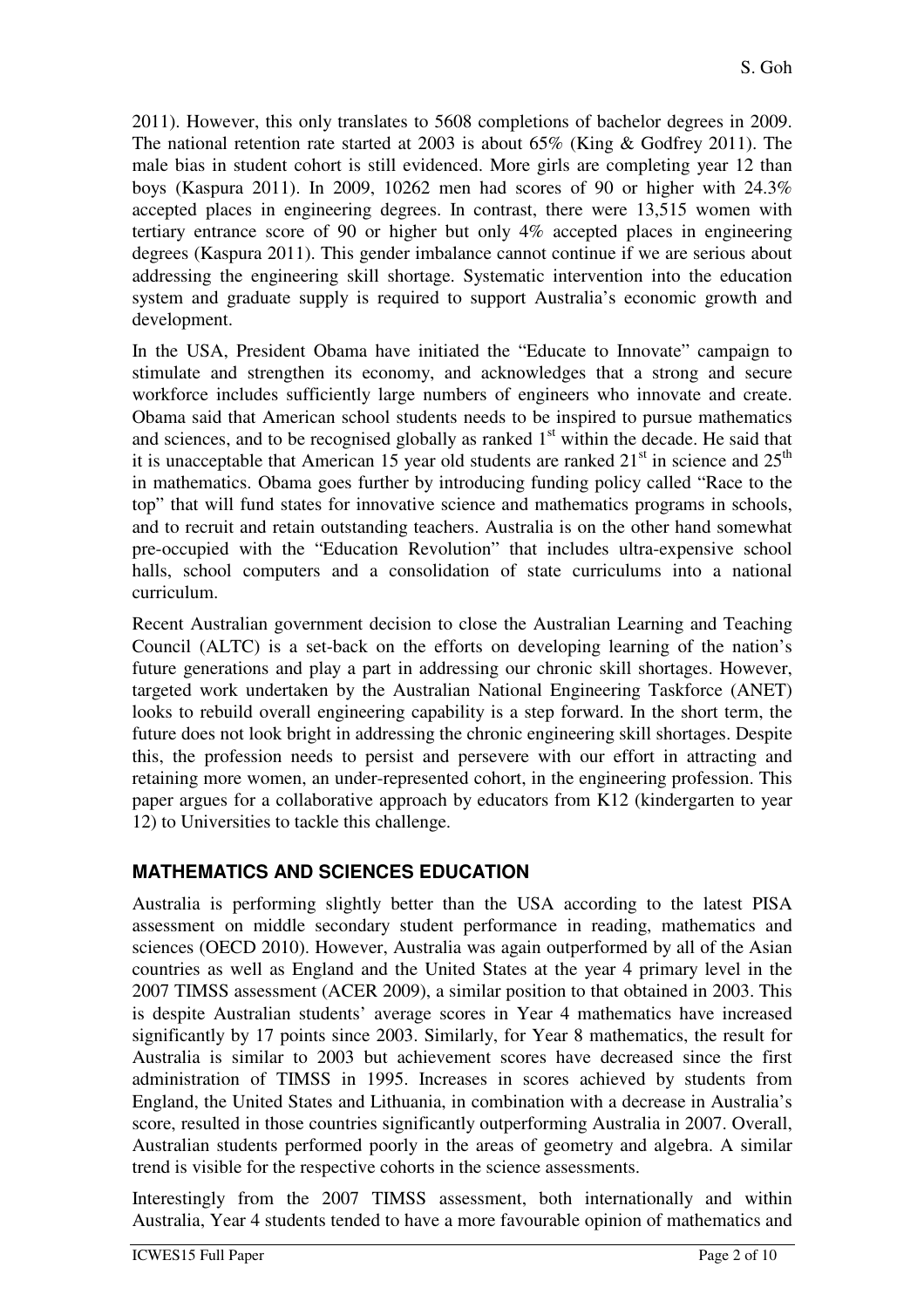science than Year 8 students. However, far fewer Australian Year 8 students had high positive affect toward mathematics and science than was the case internationally. At both Year 4 and Year 8 the percentage of Australian students with high positive affect toward mathematics decreased significantly from 1995, while there was a slight increase in positive affect toward science at Year 4. At both year levels, higher positive affect toward mathematics and science was associated with higher achievement.

In terms of results for males and females:

- Year 4 mathematics There was no significant gender difference in the Year 4 mathematics performance of Australian students. This was similar to the results internationally, in which males and females performed equally well at this level. In Australia, a slightly higher proportion of males achieved at the advanced benchmark, while a similar proportion of males and females achieved at the low benchmark. With respect to performance within the Australian states, there were no gender differences.
- Year 8 mathematics At Year 8 nationally, there was a substantial and significant gender difference in favour of males. More males than females achieved the higher benchmark levels, while similar proportions of females and males failed to achieve at the low benchmark level. The gender difference in favour of males was only significant in Queensland.
- Year 4 science At Year 4, there was no significant difference between the average performance of males and females in Australia. This is different to the results internationally where females outperformed males on average. In Australia, a higher proportion of males achieved at the advanced benchmark, while a similar proportion of males and females achieved at the low benchmark. There was no difference across the states in terms of the performance of male and female students.
- Year 8 science At Year 8, there was a substantial and significant gender difference in favour of males in Australia, while internationally it was female students, on average, who outperformed males. In Australia, the better performance of males is apparent mainly at the higher benchmarks – there was little difference in the proportion of females and males achieving at the low benchmark. At the state level, the only significant gender difference (in favour of males) was found in Queensland.
- Trends The increased score for Australia overall for Year 4 mathematics was the result of a significant increase in the scores of both males and females. In contrast, the significant gender difference in favour of males found in Year 8 mathematics (not previously seen in 2003 or 1995) appears to be due to a significant decline in the average score for females over the 1995 – 2007 time span.

The 2007 TIMSS report also indicated that more males than females had high selfconfidence in learning mathematics, both within Australia and internationally, and at both year levels. For science, however, there was no gender difference in selfconfidence at Year 4, contrasting with a gender difference in favour of males at Year 8. Within Australia, the gender difference in self-confidence in learning mathematics and science could help to explain the gender difference in achievement at Year 8. Approximately one-third of Year 8 students intended to study at least an undergraduate degree, while 13 per cent expected only to finish secondary school. A clear positive relationship was found between mathematics and science achievement and students' educational aspirations.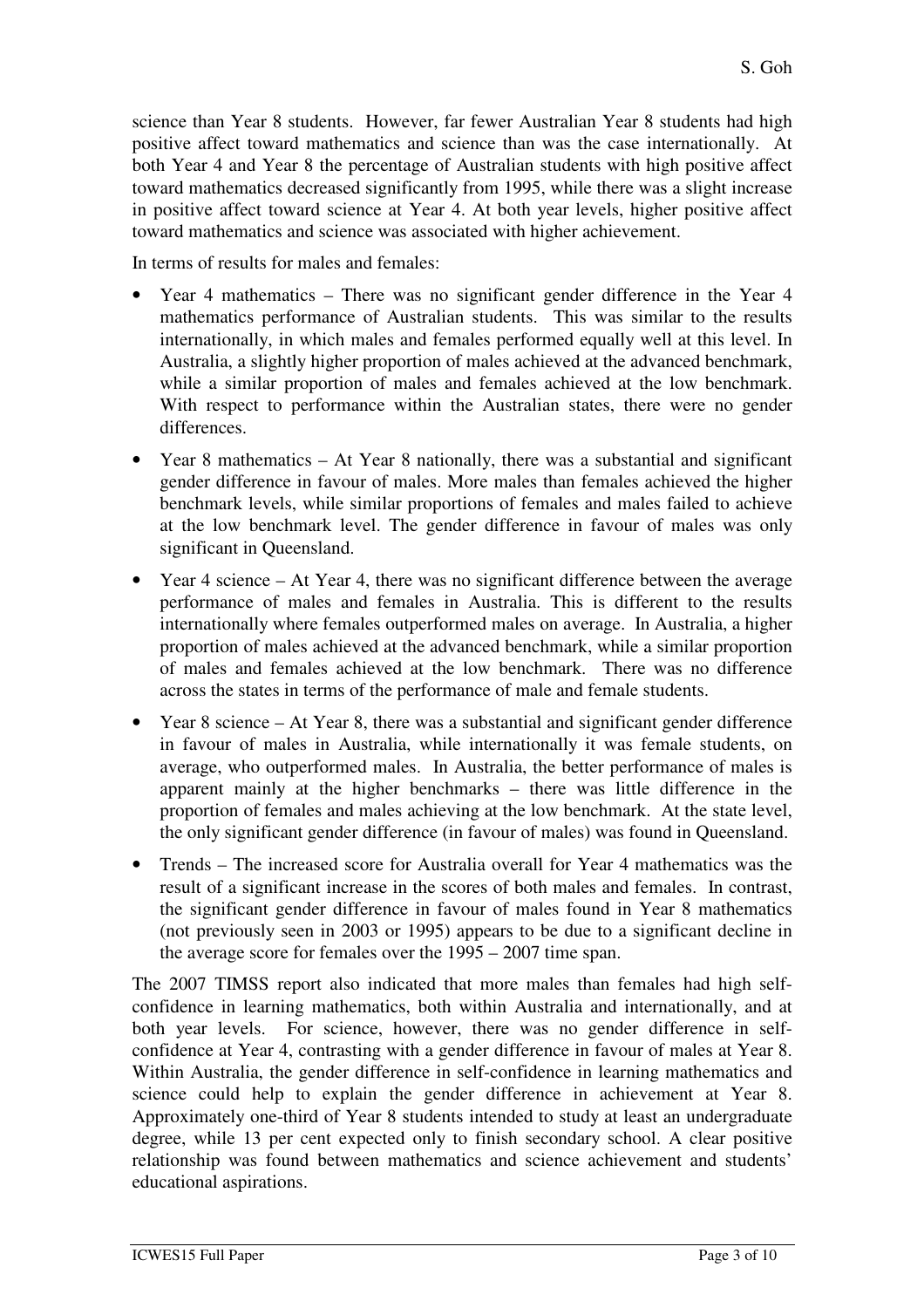The report also provided information about the Australian teachers and their preparation for teaching:

- Across Australia, a majority of Year 4 teachers were female and about one half of Year 8 students were taught mathematics by female teachers. Internationally, more Year 8 students are taught by females than males. Nationally, in Year 8 science classes, there were equal proportions of male and female teachers. Internationally, however, Year 8 students were taught science more often by females than males.
- The Australian teaching workforce was well-educated in terms of completion of university and postgraduate university degrees. The majority of Year 4 and Year 8 students had teachers with a university or postgraduate university degree.
- Internationally, about one-quarter of Year 4 students were taught by teachers with a qualification in primary education and a specialisation in either mathematics or science (or both). However, in Australia, most year 4 students have teachers with a specialisation in primary education without a major or specialisation in science or mathematics. In Australia, at Year 8, about one half of students had teachers with a mathematics education qualification or mathematics qualification. Over two-thirds of students had science teachers that had studied biology, physics, chemistry or Earth science.
- At Year 4 and Year 8, across all mathematics topics, Australian students generally had teachers who reported feeling 'very well' prepared to teach all topics. Teachers of science at Year 4 were less well-prepared to teach all topics. At Year 8, more students had science teachers who reported being well prepared than was the case for Year 4 science; however, Year 8 mathematics teachers reported a higher level of preparedness to teach than Year 8 science teachers.
- For Year 4 mathematics, the percentage of students with teachers who reported feeling 'very well' prepared to teach geometric shapes and measures was lowest both internationally and in Australia. For Year 4 science, physical science was the weakest area both in Australia and internationally. For Year 8 mathematics, data and chance was strongest and geometry and algebra were the weakest areas in Australia. For Year 8 science, the percentage of students whose teachers reported feeling 'very well' prepared for chemistry was highest and physics and Earth science were the lowest areas in Australia.

## **DIVERSITY & WOMEN IN ENGINEERING**

One statistic suggest that women make up only 16% of commencing undergraduate students in engineering, and 9.5% of those with tertiary qualifications in engineering or related occupations (Engineers Australia 2008). This figure remains unacceptable low, and is one aspect of a broader problem with participation of women in highly-paid engineering professions and technical trades.

While women's involvement in engineering has increased somewhat over the past three decades, beginning from an extraordinarily low base, female participation remains very low compared to overall female workforce participation rates. Cultural and workplace flexibility issues have caused the exodus of women from the profession. In a APESMA's (2010) *Women in the Profession* survey, 78% of respondents indicated that they worked in a male-dominated industry. Of engineering respondents, 75% felt that working part-time in their current job has had or would have detrimental impacts on their career. And disturbingly, around 70% of engineering respondents thought that taking maternity leave would be detrimental to their career. Most respondents noted that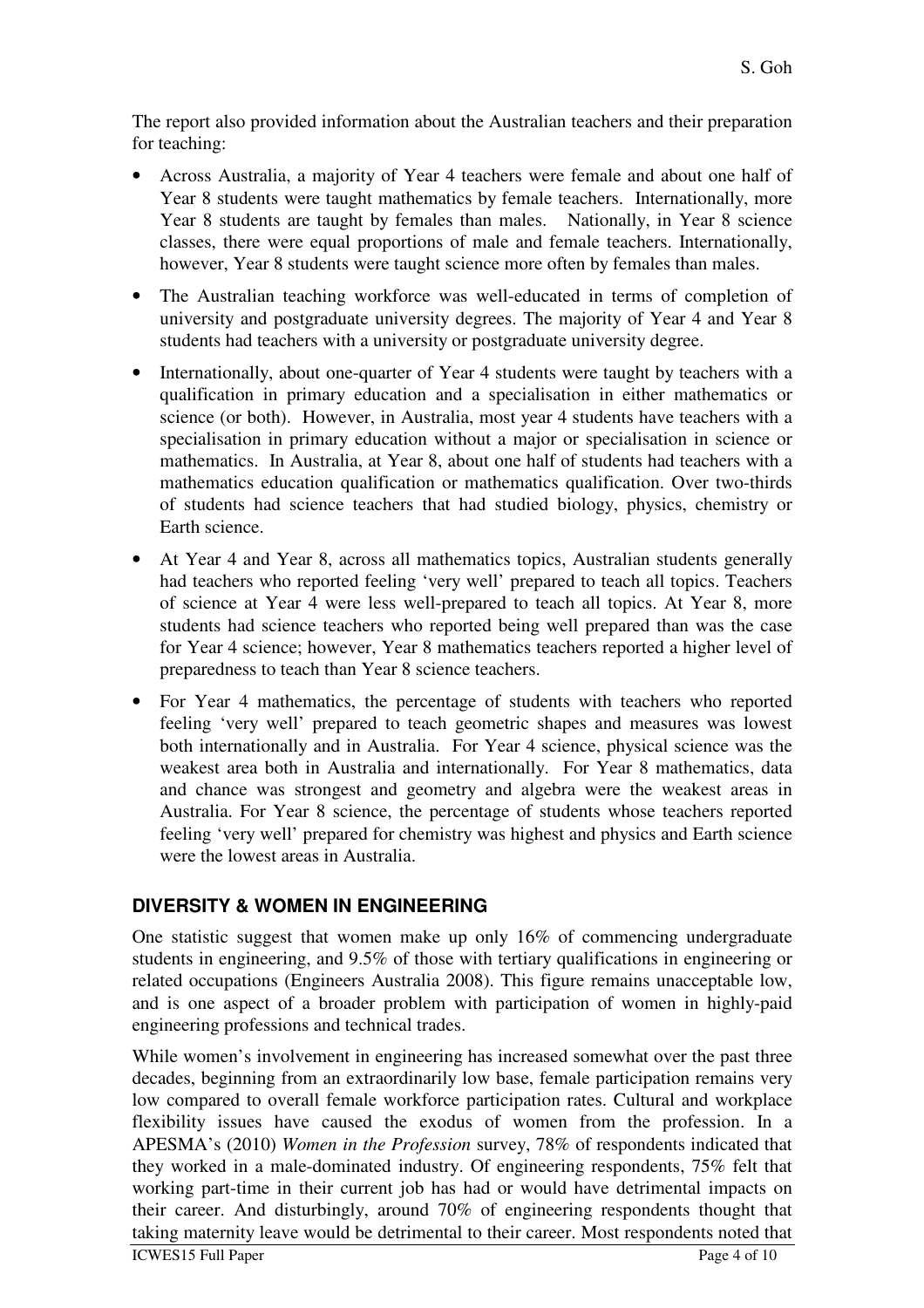a lack of access to senior roles for women, and found difficult to juggle work-life balance. This "outdated" workplace trend is well supported by other studies (D'Angelo Fisher 2011) and increasingly applicable to the male workforce as well.

Attracting and retaining women students and engineers is an issue of both equity and practical supply. Though addressing systemic workplace and cultural issues in the engineering profession is of urgency, the profession needs to consider strategies to improve the pipeline for supplying female engineering graduates. Hence the K-12 (kindergarten to year 12) sector is critical in the equation for successful participation.

Graduations from university engineering courses are limited primarily by the number of enrolments from qualified and motivated school leavers. In a student-demand driven educational system post Bradley Review, Australia cannot rely on market forces and student preferences to ensure the flow of engineering graduates that the nation requires. Given that in many cases, the problem stems back to declining levels of engagement with mathematics and the sciences at the primary and secondary level education.

### **MENTALITY & SELF-LIMITATIONS**

Although women make up roughly half the workforce, far fewer women than men reach senior management and leadership positions. While the business case for gender diversity at all levels is compelling, progress has been glacial. In a survey of 3000 members of the Institute of Leadership and Management, it was found 73% of female respondents felt barriers still existed for women seeking senior management and boardlevel positions in Britain. In contrast, only 38% of men believed there is a glass ceiling. The report, *Ambition and Gender at work* (2011), suggests women's managerial career aspirations lag behind men's at every stage of their working lives and that they have less clarity over traditional career direction than men. The engineering profession wants to nurture the talent of their best female employees; it needs to start challenging some of the unwritten rules of what senior engineering management roles looked like.

According to the research, the glass ceiling facing the female engineering workforce may be all in the mind. A lack of ambition and self-confidence, and not the perceived overt male sexism, is holding women back from senior management roles. Women of all ages are likely to set their career goals lower than men, are more hesitant about putting themselves forward for promotions and more frequently admit to self-doubt, according to the study. Some women may also have their ambition limited by worries about whether they can succeed in a male-dominated workplace, and by a greater innate aversion to risk taking.

From this research, there is still a fundamental confidence issue about what women think they will be able to do. One can argue that this confidence issue initiates at the primary education level. Up to 40% of first year undergraduate students first consider university in primary schools, and another 23% at lower secondary schools; with 79% decided to study an area of interest (Hare 2010). The finding, as part of a large-scale survey of 55,000 students in 55 institutions, has given universities quantitative evidence for the first time that young students are highly receptive to the notion of attending university. Prof Trevor Gale, director of the National Centre for Student Equity in Higher Education, said even though it was the first time that age at which students first considered university had been quantified, it "didn't really surprise". He said the survey raised several interesting questions, such as the role of schooling in aspiring for university and achievement once there, and the relationship of that to having degreeholding parents as well as the influence of teachers. Professor Gale said "For some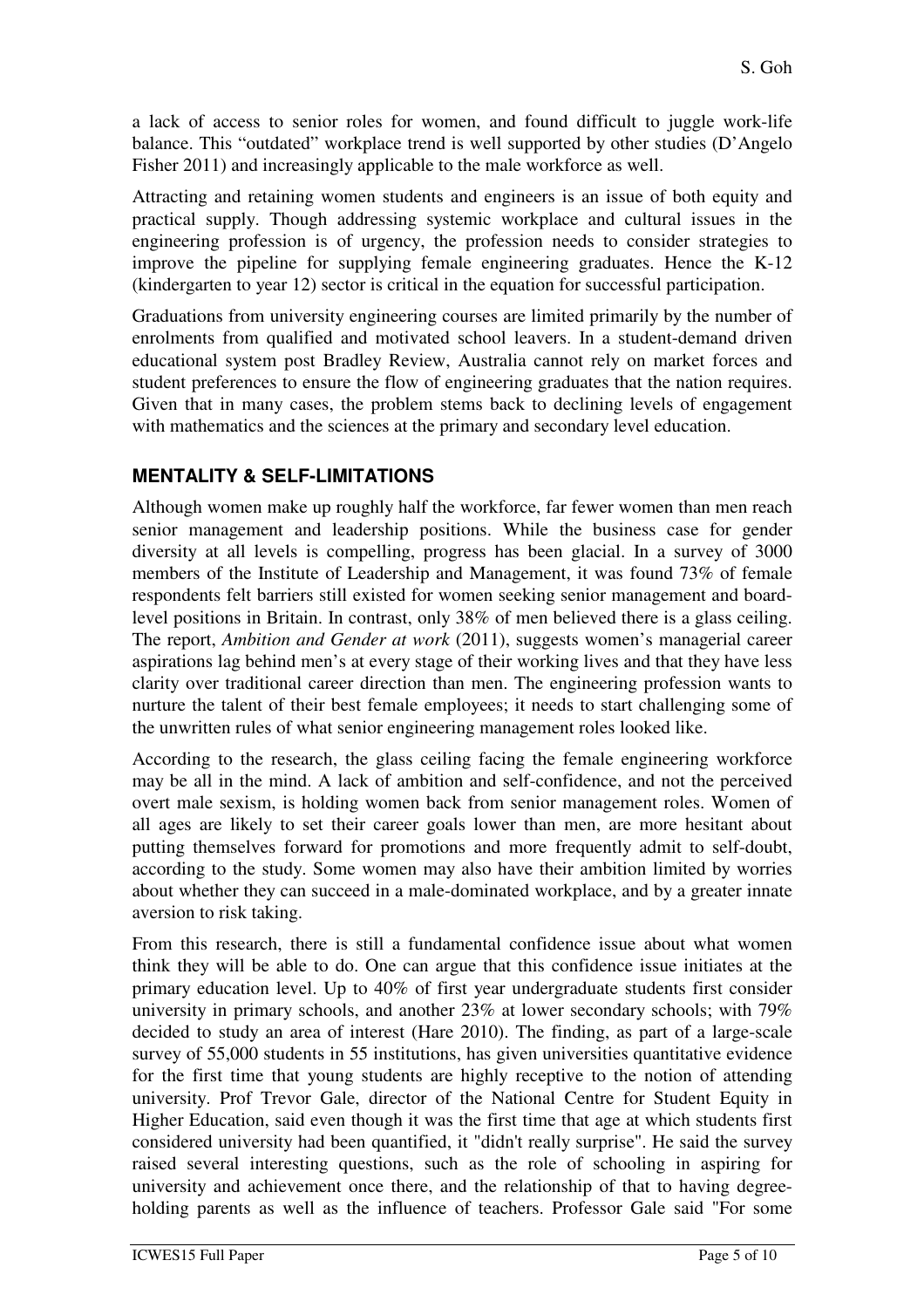children it is a given that they will attend university. They never consider otherwise. It's part of who they are" (Hare 2010).

The evidence suggests that the most potential for influence and setting career expectations in students are not currently been successful exploited. The best candidate for channelling this influence is the teachers and career advisors. However, in recent times, the K-12 sector has been struggling with some segment of the teaching profession in leading classrooms to influence decisions to pursue higher education, and in particular, an interest in the engineering profession. In the absent of inspiration, directions and role models, this confidence issue becomes endemic at the primary and secondary education levels where growing minds form and adjust their expectations for their future career paths, and they become self-limiting. Even if they persist through this doubt and progress to graduation at the tertiary level, female engineers may be acculturated with this self-limiting mentality if the confidence issue is not addressed at earlier stages of learning development. This problem is perhaps one of the main reasons behind the declining levels of engagement with mathematics and the sciences at the primary and secondary level education.

# **LEADERSHIP IN THE CLASSROOMS**

The core issue of graduate supply to the engineering profession comes down to the need for confident teachers at all educational levels, and those that are well supported by professional development and training. Leadership plays a major role in developing confident teachers. This classroom leadership should begin at the primary and secondary levels, and further reinforced at the tertiary levels. There have been many initiatives from the engineering profession and engineering faculties in addressing the supply of quality engineering graduates (King 2008). Refer to ALTC projects within the engineering and related disciplines for details of these initiatives (ALTC n.a) as well as current and forthcoming ANET reports (ANET n.a).

Southwell & Morgan (2009) provides a comprehensive literature review of the leadership topic for the K-12 as well as the tertiary sectors. In their work, teacher leadership is defined as the process by which teachers, individually or collectively, influence their colleagues, principals, and other members of school communities to improve teaching and learning practices with the aim of increased student learning and achievement. Such leadership work involves three intentional development foci: individual development, collaboration or team development, and organisational development. Based on the empirical research into successful examples of teacher leadership, one may speculate that improvement in student outcomes is more likely when there is a sustained, intensive focus on the nexus between how teachers teach and what students learn. Required are effective professional communities that contribute to enhanced student learning outcomes by fostering positive change in the professional culture of primary and secondary education sectors.

This intensive focus on this nexus should contribute to developing leadership in the interaction between teacher-student relationships, leadership in educational pedagogies, leadership in curriculum development, leadership in professional development for teachers and academics, and so on. The potency of teacher leadership for increasing student learning hinges on the specific classroom practices that leaders stimulate, encourage and promote. Highly qualified, well resourced and supported teachers will have a leading impact in delivering a highly exciting and motivating STEM (Science, Technology, Engineering and Mathematics) experience at the primary and secondary levels. Indirectly, a consequence of this leadership is that a proportion of these inspired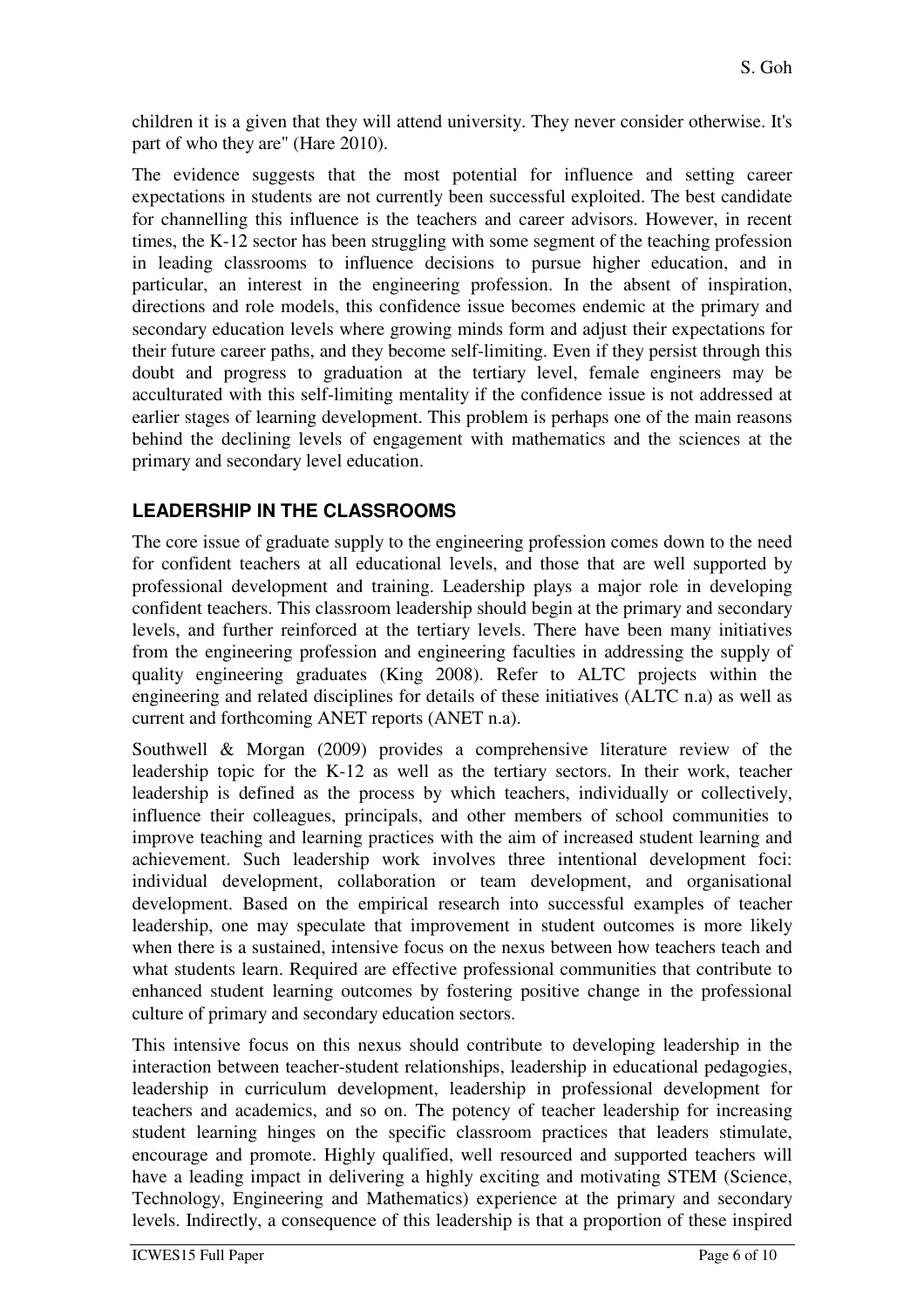students will ultimately choose a career in STEM education as a primary, secondary or tertiary educator.

In many ways, science and mathematics teachers play a "leading" role in motivating students (or the lack of). And in some cases, are often not the best role models for STEM occupations. There are still prevailing belief in the community that male cohort are stereotyped as being better at science and mathematics. School career advisors somewhat encourage this belief system. They are often very influential in the negative sense in that the advice given often eliminates STEM careers, and in particular, the engineering profession from the list of potential career choices for the aspiring female students. It is often the case of perceptions become reality.

Professional teachers needs to be trained to be sensitive to gender differences when teaching all subjects but especially mathematics and sciences. Teacher's profession development needs to include ways to engage students in the face of gender-based peer pressures and parental expectations (or the lack of). The importance of science and mathematics teachers is crucial in ensuring student engage and do well in STEM subjects, hence increasing the likely of students pursue a career in STEM occupations.

These primary and secondary education objectives are also applicable to the tertiary sector for engineering educators but somewhat complicated by contrasting priorities in the form of academic research (versus scholarship of learning and teaching). Academic leadership in learning and teaching needs to be a focal interest to improve student engagement with the engineering profession by proactively engage the profession as engineering educators, and having appropriate role models (eg. female professional engineers as part of the teaching team) for engineering students. However, these activities at the tertiary level would not be effective without first addressing teacher leadership at the early stages of development in primary and secondary levels.

## **THE MISSING "E" IN STEM EDUCATION**

The core hypothesis of the current education system is that it imparts the students a thirst for knowledge and the motivation to pursue STEM studies and provides highly motivated students to universities to develop them into highly competent STEM professionals. What if this hypothesis isn't quite true and the system is somewhat broken? The consequence of a broken educational system is a deficiency in the quantity, and most important, quality of graduate supply into the engineering profession.

According to 2007 TIMSS, Australian primary school teachers at Year 4 believe they are less prepared to teach science and mathematics. Internationally, about one-quarter of Year 4 students were taught by teachers with a qualification in primary education and a specialisation in either mathematics or science (or both). However, in Australia, most year 4 students have teachers with a specialisation in primary education without a major or specialisation in science or mathematics. The statistics on qualifications of teachers tasked with teaching mathematics and sciences are somewhat concerning. At Year 8, about one half of students had teachers with a mathematics education qualification or mathematics qualification. Over two-thirds of students had science teachers that had studied biology, physics, chemistry or Earth science.

The hypothesis here is that lower level teachers who may be struggling to encapsulate complex technical concepts may be less able to introduce, contextualise, and inspire such STEM materials to students, and thus limiting the supply of future students to further STEM studies in year 11 and 12. A question worth asking is, "Wouldn't it make more sense to have the best qualified and performing teachers at the threshold of student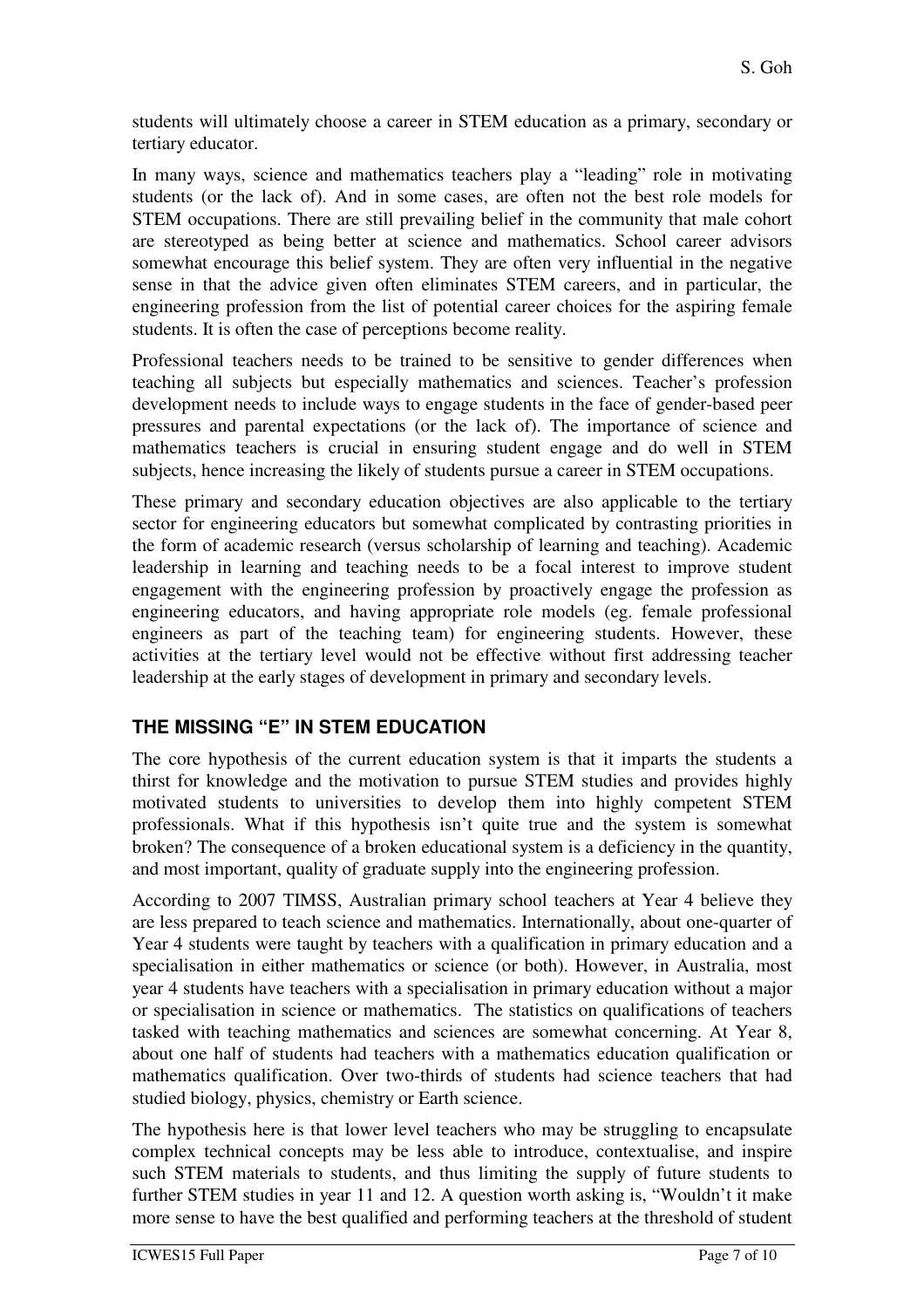career decisions?" With the declining interests of future teacher graduates in professional degrees in preference for education degrees for teachers, this trend will worsen as each generation of teachers leave the profession.

The engineering profession and Australian engineering faculties needs to collaborate extensively with the primary and secondary education sector to provide an input and put the "E" back into STEM education. This should manifest as we speak by providing input on the development of the Australian National Curriculum, and working with the government agencies to providing continuous professional development (CPD) opportunities for teacher development in STEM education, and specifically engineering education. Highly qualified teachers supported with teaching resources and CPD will deliver a better and motivated experience for aspiring female engineering students. There are some successful models being developed in the UK via the "Engineering Engagement Project" (Royal Academy of Engineering). It aims to widen STEM participation by supporting teaching and learning through CPD for teachers, curriculum resources and support, and guidance and access to grants for after-school science and engineering club. This initiative can be duplicated here in Australia; however, it does require leadership not just from the government in terms of policy, but from the engineering profession, engineering faculties, and the education faculties.

# **CONCLUSIONS**

The engineering profession within Australia has failed to attract young women for the last decade despite all the effort that have gone into promoting engineering as a preferred career choice for girls. It is a missed opportunity for the profession to flourish as a heterogeneous team. Many traditional initiatives and programs have failed to make much impact or at best incremental improvement into attracting and retaining more women.

The reasons why girls and young women (in most parts of the world) show little interest in engineering haven't changed, despite all the efforts to address them. This paper examined the proposition that leadership in engineering education may be the elixir for enriching the motivation of many young women to pursue an engineering career. And this process starts at primary and secondary education.

There needs to be leadership in the interaction between teacher-student relationships, leadership in educational pedagogies, leadership in curriculum development, leadership in professional development for teachers and academics, and so on. The national curriculum is a great opportunity gone begging. Of the many recommendations adopted, engineering or rather the "E" in STEM education is still "missing". The deficiencies in the "E" in STEM and teacher leadership may be the reasons for the current low female participation in the engineering profession.

In saying this, the engineering profession and engineering faculties in Australia need to collaborate, take an active role in addressing concerns in the education sector by providing industry support to primary and secondary school teachers and provide input into the Australian National Curriculum and CPD opportunities for teachers.

A renewed focus on teacher leadership and the "E" in STEM education, the outcome is a sustained and exciting career in the engineering profession (for both male and female cohorts). Hence, developing leadership at these coal-face activities in engineering education at the primary, secondary and tertiary levels will influence young women to pursue such an outcome. In conclusion, we need to develop leadership in engineering education to improve diversity in the engineering profession.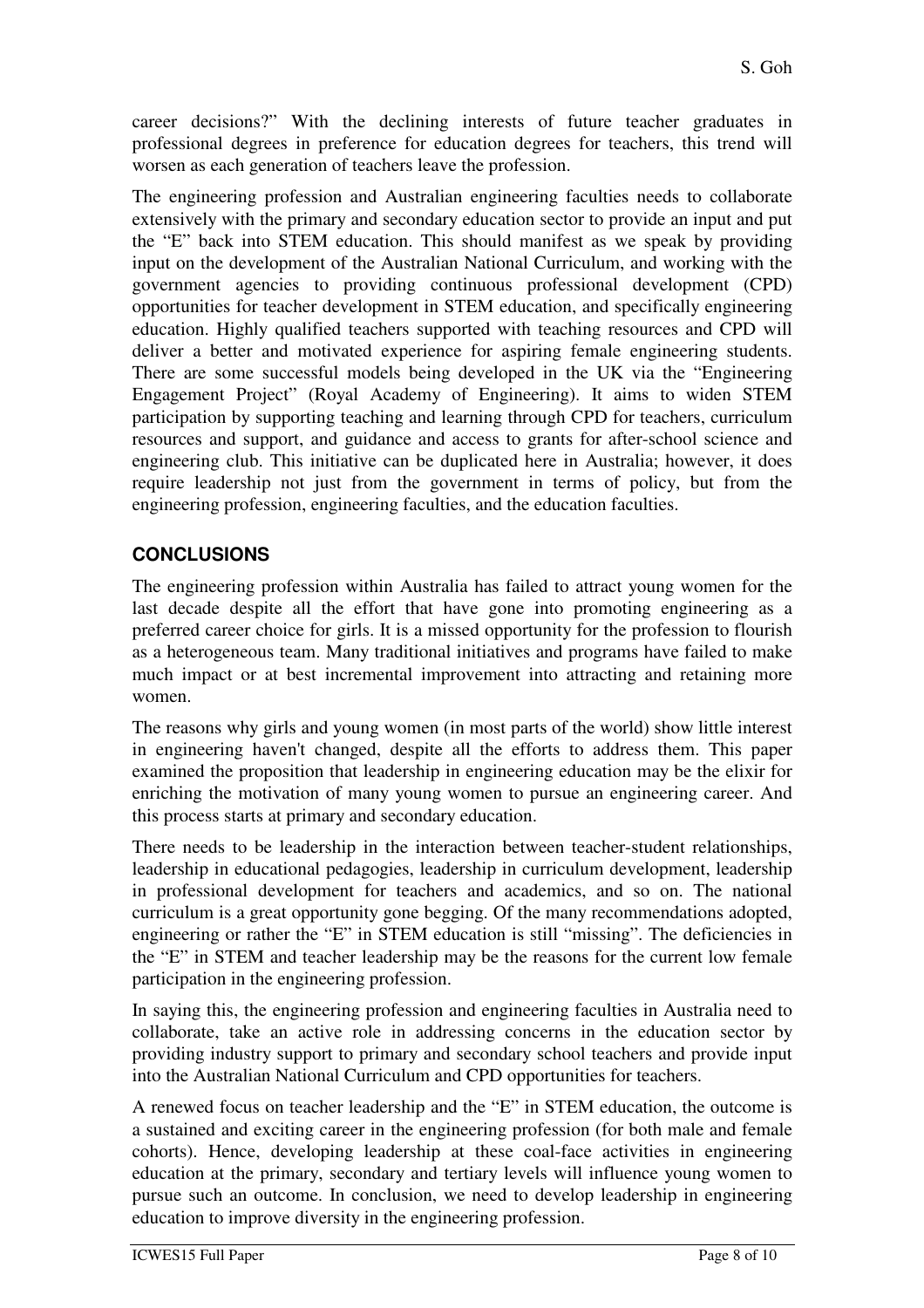### **REFERENCES**

AiGroup & Deloitte (2010) *Skills Shortages: A high-risk business*, National CEO Survey, AiGroup,

http://www.aigroup.com.au/portal/binary/com.epicentric.contentmanagement.servlet.Co ntentDeliveryServlet/LIVE\_CONTENT/Publications/Reports/2010/8799\_CEO\_skills\_s hortages\_final\_web.pdf

ACER (2009) Trends in International Mathematics and Science Study (TIMSS) 2007 reports, ACER, http://www.acer.edu.au/timss/data-and-reports

ALTC (n.a) Australian Learning and Teaching Council: Grants and Projects, http://www.altc.edu.au/projects

ANET (n.a) Australian National Engineering Taskforce, http://www.anet.org.au/

APESMA (2010) Women in the Profession: "The State of Play" survey report, APESMA, September 2010, http://www.women.apesma.org/wpcontent/uploads/2010/08/Womens-Survery-Report-web.pdf

BIS Shrapnel (2009) Media release: "Mining investment to return to record levels by 2012/13", 5 November 2009.

Consult Australia (2010) *Skills Survey 2010*, Issue 5, http://www.consultaustralia.com.au/Downloads/Policy%20Skills/Skills%20Survey%20 2010.pdf

D'Angelo Fisher, L (2011) "Bias hits working mums", *BRW*, February 17-23, 2011.

Engineers Australia (2008) *The Engineering Profession: A Statistical Overview*, 5th Edition,

http://www.engineersaustralia.org.au/shadomx/apps/fms/fmsdownload.cfm?file\_uuid=C 359773C-0CAA-2137-A202-95FCA39B4E1F&siteName=ieaust

ILM (2011) *Ambition and gender at work: Research findings*, Institute of Leadership and Management, UK,

http://www.redhotcurry.com/pdfs/ILM/Ambition\_and\_Gender\_at\_Work.pdf

Garvey et al (2009) "Skills shortage risk to recovery", *Australian Financial Review*, 13 October 2009.

Hare, J (2010) "University dreams start in primary school", *The Australian*, Nov 24, 2010; http://www.theaustralian.com.au/higher-education/university-dreams-start-inprimary-school/story-e6frgcjx-1225959737265

Kaspura, A (2011) "More students attracted to engineering but still not enough", *Engineers Australia*, Vol 83, No. 5, May 2011.

King, R (2008) *Engineers for the future: addressing the supply and quality of Australian engineering graduates for the 21st century*, a scoping report for the Australian Learning and Teaching Council, http://www.engineersaustralia.org.au/shadomx/apps/fms/fmsdownload.cfm?file\_uuid=4 24B574D-BEB5-F665-89AE-6A23B49918C6&siteName=ieaust

King, R & Godfrey, L (2011) *Understanding and reducing attrition in engineering education; strategies to maximise bachelor degree completions*, A report for the Australian Council of Engineering Deans (ACED).

Obama, B (2010) "Educate to Innovate" campaign, the White House, USA, http://www.whitehouse.gov/issues/education/educate-innovate